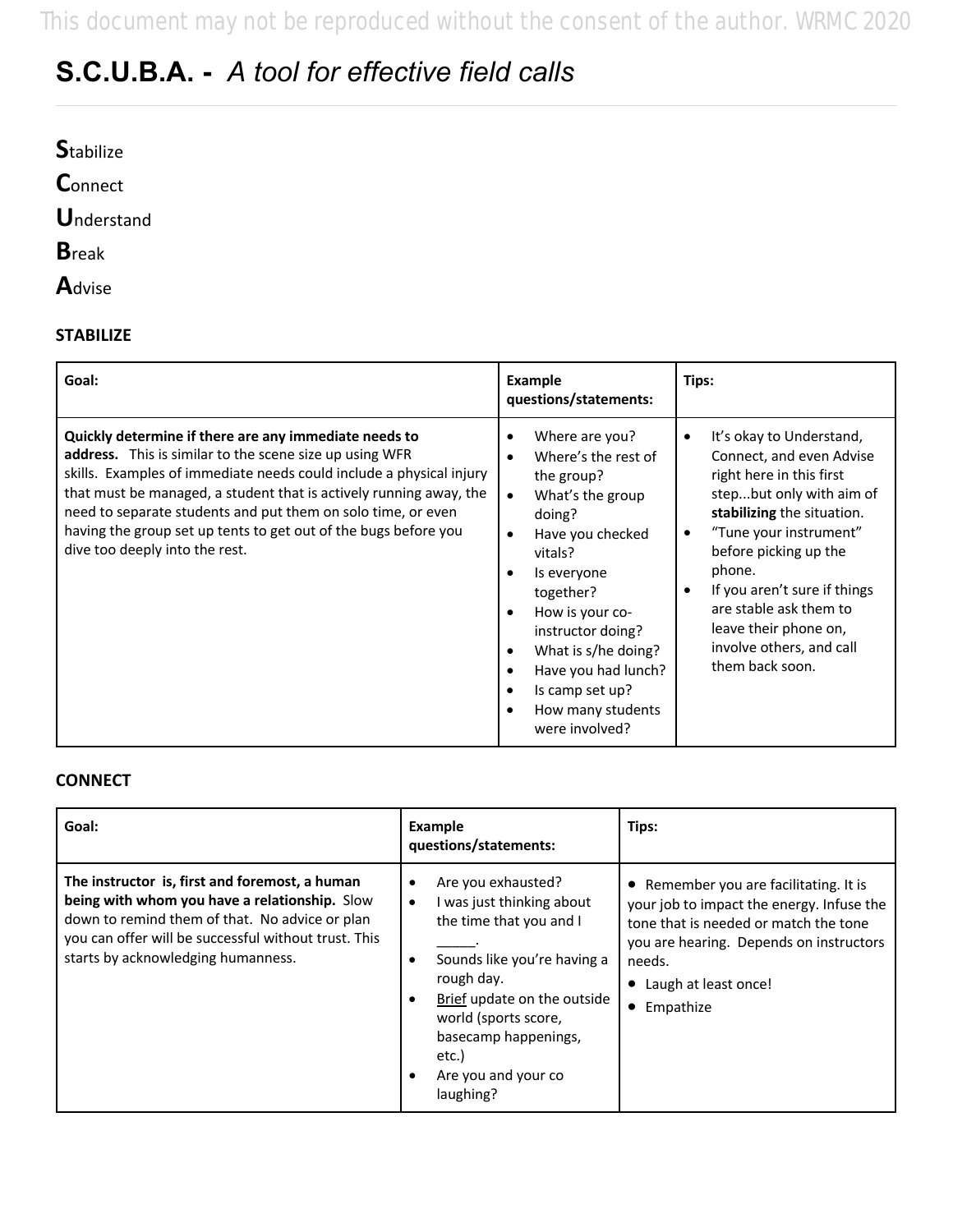This document may not be reproduced without the consent of the author. WRMC 2020

### **UNDERSTAND**

| Goal:                                                                                                                                                                                                                                                                                                                                                                                                                                                                                                                          | <b>Example questions/statements:</b>                                                                                                                                                                                                                                                                                                                                                                                                                                                                                                                                                                                                                           | Tips:                                                                                                                                                                                                                                                                                  |
|--------------------------------------------------------------------------------------------------------------------------------------------------------------------------------------------------------------------------------------------------------------------------------------------------------------------------------------------------------------------------------------------------------------------------------------------------------------------------------------------------------------------------------|----------------------------------------------------------------------------------------------------------------------------------------------------------------------------------------------------------------------------------------------------------------------------------------------------------------------------------------------------------------------------------------------------------------------------------------------------------------------------------------------------------------------------------------------------------------------------------------------------------------------------------------------------------------|----------------------------------------------------------------------------------------------------------------------------------------------------------------------------------------------------------------------------------------------------------------------------------------|
| "Stand in their campsite" by gathering<br>information from all available resources.<br>This starts on the field line by asking good<br>questions to the instructors and listening to<br>their answers. Resources include<br>Immediate resource: the<br>$\bullet$<br>instructors in the field.<br>Internal resources include: manual,<br>$\bullet$<br>WFR field guide, maps, other CDs,<br>management staff, maps.<br>External resources include: parents,<br>$\bullet$<br>medical or psychological adviser,<br>safety director | First, gather objective timeline. Try to put<br>things in chronological order. (When did this<br>start? How many times did this happen? Who was<br>involved? When did you notice?)<br>Next, understand what action has been taken.<br>(How did you handle it? What does the contract<br>say? Who have you checked in with? Have you<br>looked at your WFR field guide? Have you<br>administered any meds?)<br>Finally, gather subjective information. (What<br>do you think is going on? How serious do you<br>think is? Be honest, is this freaking you out a<br>little? How comfortable are you managing<br>this? What do you feel like the next steps are?) | • This must be complete<br>before you advise.<br>• The more complicated the<br>incident the longer this<br>takes.<br>• During this step you may<br>realize you missed one of<br>the previous two steps. If<br>so, don't proceed forward.<br>Instead go back and<br>complete that step. |

#### **BREAK**

| Goal:                                                                                                                                                                                                                                 | Tips:                                                                                                                                         |
|---------------------------------------------------------------------------------------------------------------------------------------------------------------------------------------------------------------------------------------|-----------------------------------------------------------------------------------------------------------------------------------------------|
| Pause as a facilitator to ensure you have not missed any steps. Digest. Seek<br>input. This is a good time to "retune your instrument," gather more resources,<br>review existing resources, or simply give yourself time to process. | Remember you don't have to know<br>everything.<br>Remember that once you've<br>completed the Stabilize step, you are<br>no longer in a hurry. |

#### **ADVISE**

| Goal:                                                                                                                                                                                                     | <b>Example questions/statements:</b>                                                                                                                                                                                                                               | Tips:                                                                                                                                                                                                                                                                                                                                                                                                                             |
|-----------------------------------------------------------------------------------------------------------------------------------------------------------------------------------------------------------|--------------------------------------------------------------------------------------------------------------------------------------------------------------------------------------------------------------------------------------------------------------------|-----------------------------------------------------------------------------------------------------------------------------------------------------------------------------------------------------------------------------------------------------------------------------------------------------------------------------------------------------------------------------------------------------------------------------------|
| Make a plan. This could be done through<br>statements or through questions. But<br>ultimately you should hang up the phone<br>with a shared understanding of the next<br>steps in managing the situation. | Between now and fight what are<br>$\bullet$<br>you thinking? (Insert lunch, next<br>portage, tomorrow night, etc).<br>Between now and this is<br>$\bullet$<br>what I want you to do How do you<br>feel about that? Is there anything<br>you feel like I'm missing? | • For a complicated incident (or for<br>inexperienced staff) this step must be<br>incremental. In these cases you will<br>return to the first two steps before the<br>next incremental advice is given.<br>Don't be a sage. "Cite your sources"<br>$\bullet$<br>to empower and train staff. If you are<br>pulling from the manual or WFR field<br>guide, look at it together. If you are<br>working with a team at HP, tell them. |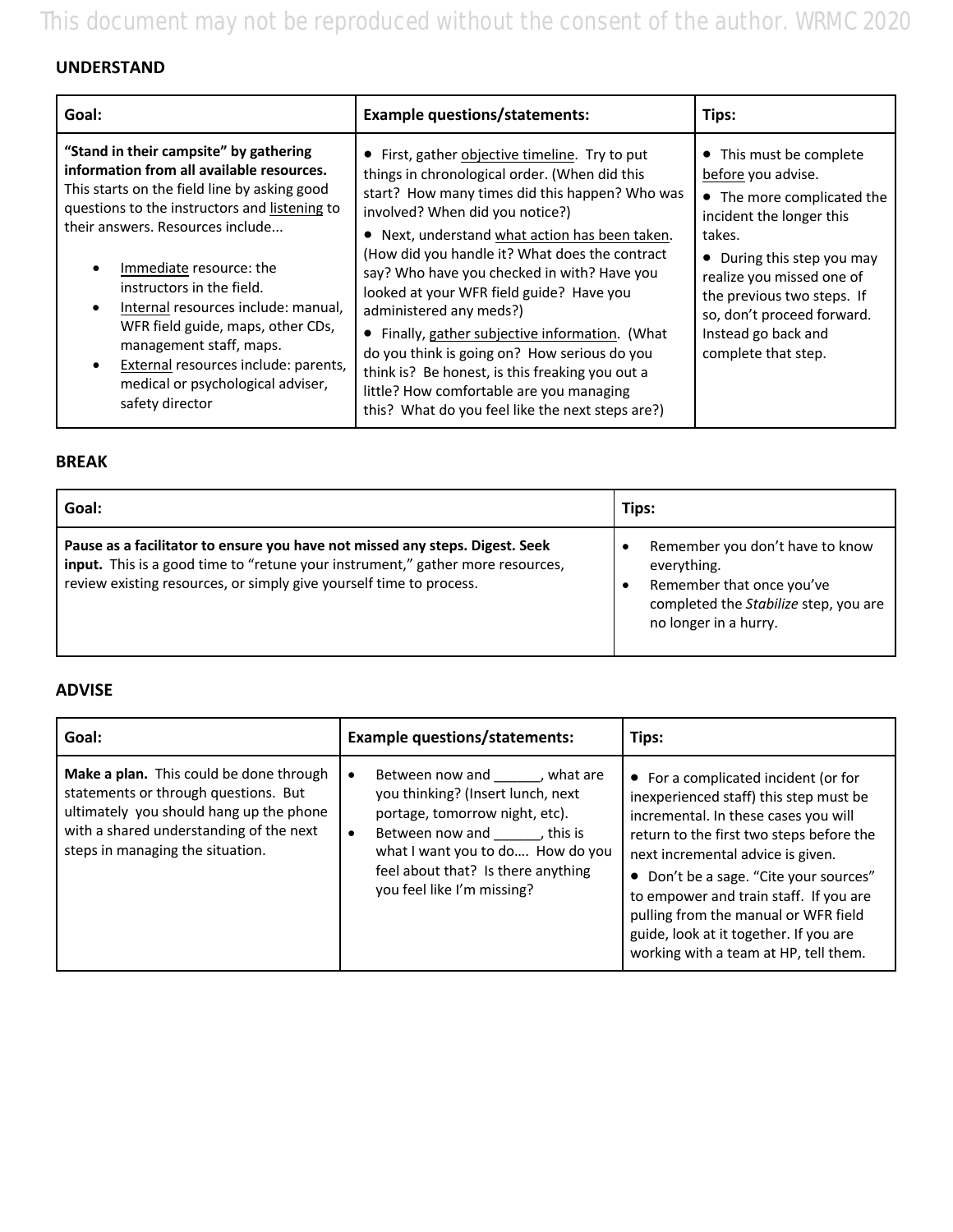This document may not be reproduced without the consent of the author. WRMC 2020

## **S.I.M.P.L.E -** *A tool for effective parent phone calls*

### **S**tabilize

**I**nform and involve

**M**eet their needs

**P**rovide the spectrum of possibility

**L**isten!

**E**xplain next steps

| <b>Best Practice</b>                                                                                               | Why                                                                                                                                                                                                                                                                                                               | Example                                                                                                                                                                                                                                                                                                                                                                                                                                   |  |
|--------------------------------------------------------------------------------------------------------------------|-------------------------------------------------------------------------------------------------------------------------------------------------------------------------------------------------------------------------------------------------------------------------------------------------------------------|-------------------------------------------------------------------------------------------------------------------------------------------------------------------------------------------------------------------------------------------------------------------------------------------------------------------------------------------------------------------------------------------------------------------------------------------|--|
| <b>Stabilize</b> - Let them<br>know that their child<br>is okay.                                                   | They likely will be worried when<br>they see our phone number.                                                                                                                                                                                                                                                    | "Hi ___________. This is ____________ calling from<br>Outward Bound. I know people get worried when<br>they see our phone number so I want to assure you<br>right away that ________ is okaybut I did get some<br>information about him/her from the field today and<br>wanted to share that with you. Do you have a<br>minute or are you in the middle of a million things?"                                                             |  |
| Inform and involve -<br>Share the information<br>you have first, and<br>then invite them into<br>the conversation. | Inform- We have people's children<br>in our care; it is our obligation to<br>inform them about their children.<br>Involve-This is Outward Bound. We<br>do our best work when we focus on<br>inclusivity, relationship-building,<br>and teamwork. Parents should trust<br>us and feel like a part of our team.     | "Any time I have information about anyone's child I<br>like to let them know. I'm calling to let you know<br>what happened and to share how we have handled it<br>thus far. But I'm also calling to get you involved in the<br>conversation and to get your input because obviously<br>you know you child better than anyone."                                                                                                            |  |
| Meet their needs -<br>Assess what they<br>need. And connect as<br>people.                                          | Pause for a minute. Let them say somethinganything. And assess where they are at. Do<br>they need more information right now!? ("Oh my goshtell me more about his ankle.") Do<br>they need to laugh with you? ("Oh man I knew I was going to get this call just tell me how<br>bad it is.") Do they need to vent? |                                                                                                                                                                                                                                                                                                                                                                                                                                           |  |
| <b>Provide the</b><br>spectrum of<br>possibility - Share all<br>possible outcomes.                                 | Parents need to know all of the<br>possibilities. False expectations will<br>create a lot of work for us down the<br>road and are also not fair to the<br>parents. Of course, remain<br>optimistic, but also be honest.                                                                                           | "I have to be upfront with you that if this continues<br>there is a strong possibility that ______ would be<br>unable to complete the course. I'm not calling<br>because I necessarily think that's the road we are<br>going down. And off course, none of us want that.<br>But I do have to be honest that it is possible. On the<br>other hand, it's also possible that this continues to<br>improve over the next few days and goes on |  |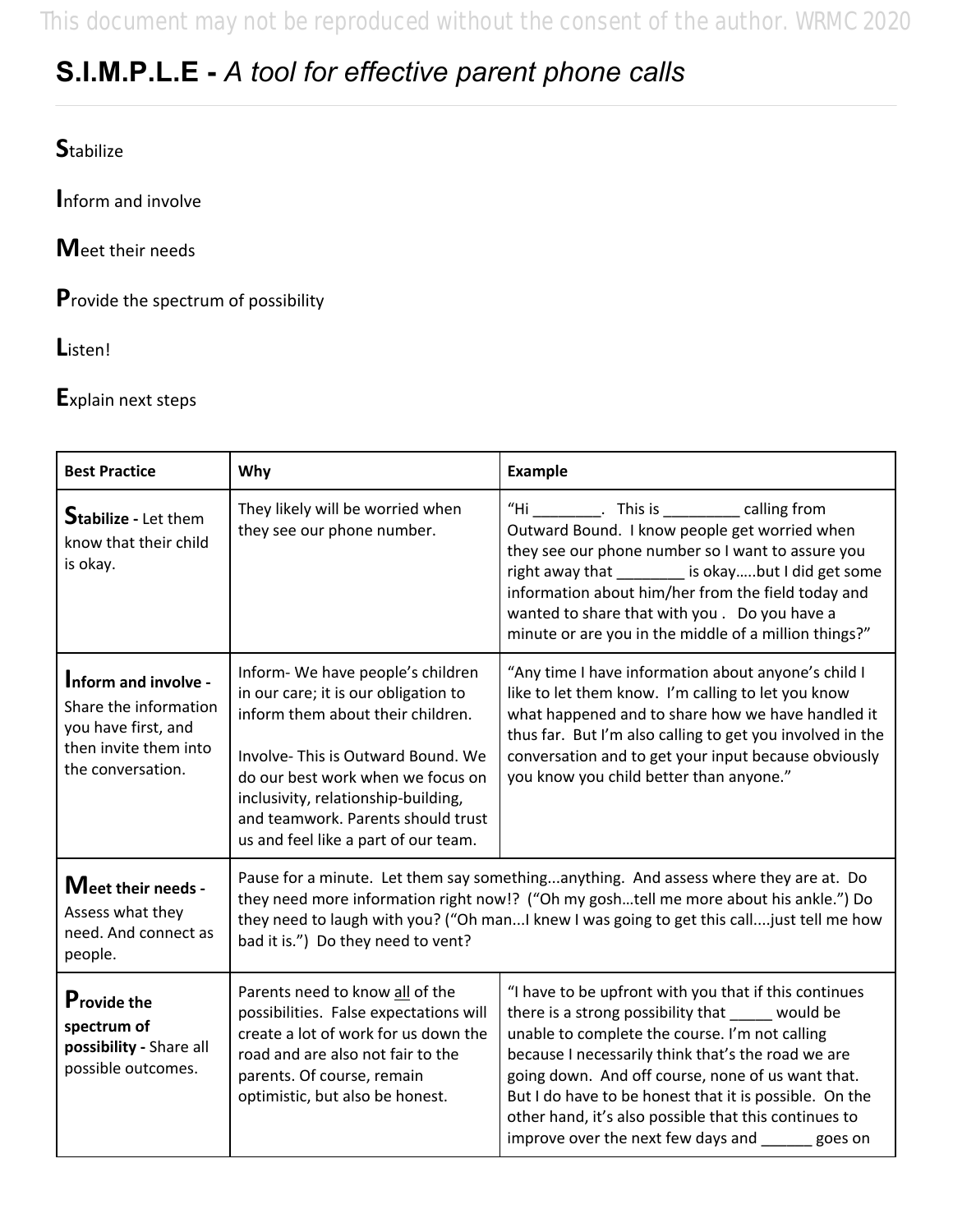|                           | If you haven't already, this is a great<br>place to remind parents that we all<br>have the best interests of their child<br>(our student) in mind.                                                                                                                                                                                                                                                                                                                                                      | to have an amazing experience out there. That is the<br>hope. And of course the hard part is that it will take<br>time to know which of these directions this is<br>moving."                                                                                                                                                                                                                                                                                                                                                                                                                                                                                                                                                                                                                                                                                                                                                                                                                                   |
|---------------------------|---------------------------------------------------------------------------------------------------------------------------------------------------------------------------------------------------------------------------------------------------------------------------------------------------------------------------------------------------------------------------------------------------------------------------------------------------------------------------------------------------------|----------------------------------------------------------------------------------------------------------------------------------------------------------------------------------------------------------------------------------------------------------------------------------------------------------------------------------------------------------------------------------------------------------------------------------------------------------------------------------------------------------------------------------------------------------------------------------------------------------------------------------------------------------------------------------------------------------------------------------------------------------------------------------------------------------------------------------------------------------------------------------------------------------------------------------------------------------------------------------------------------------------|
| Listen!                   | Parents may have a lot to say. Remember that you are their only conduit to sharing their<br>thoughts, concerns, joys, etc. with us. Make the time to do this. Don't make the call if you<br>don't have time to slow down and listen. You don't have to agree, disagree, or provide<br>answers to everything they say. Just listen. You don't even have to understand everything<br>they are saying. It's that simplejust set aside time to prioritize letting them share what<br>they need to with you. |                                                                                                                                                                                                                                                                                                                                                                                                                                                                                                                                                                                                                                                                                                                                                                                                                                                                                                                                                                                                                |
| <b>Explain next steps</b> | When you hang up parents need to<br>know what will happen next and<br>if/when they will hear from you (or<br>another team member) again.                                                                                                                                                                                                                                                                                                                                                                | "Like I said, anytime I have information about<br>$\bullet$<br>someone's child I like to pass it along. But moving<br>forward please understand that no news is good<br>news. But of course, feel free to reach out if you<br>have questions."<br>"I'll be communicating with<br>$^{\prime}$ s<br>instructors on Sunday morning. So plan on<br>hearing from me before the end of the day<br>Sunday with a quick update. I also want to be up<br>front, if you hear from me between now and then<br>it's likely because things aren't improving. Of<br>course we don't want things to go that way. So<br>for now, let's both cross our fingers and hope that<br>I'll have good news to share on Sunday."<br>"I'll be in the field from from the 10th through the<br>21st. Between now and then, if there are any<br>updates you can expect to hear from one of the<br>managers on our on-call team. However,<br>remember that no news is good news. So don't<br>be alarmed if you hear nothing while I'm away." |